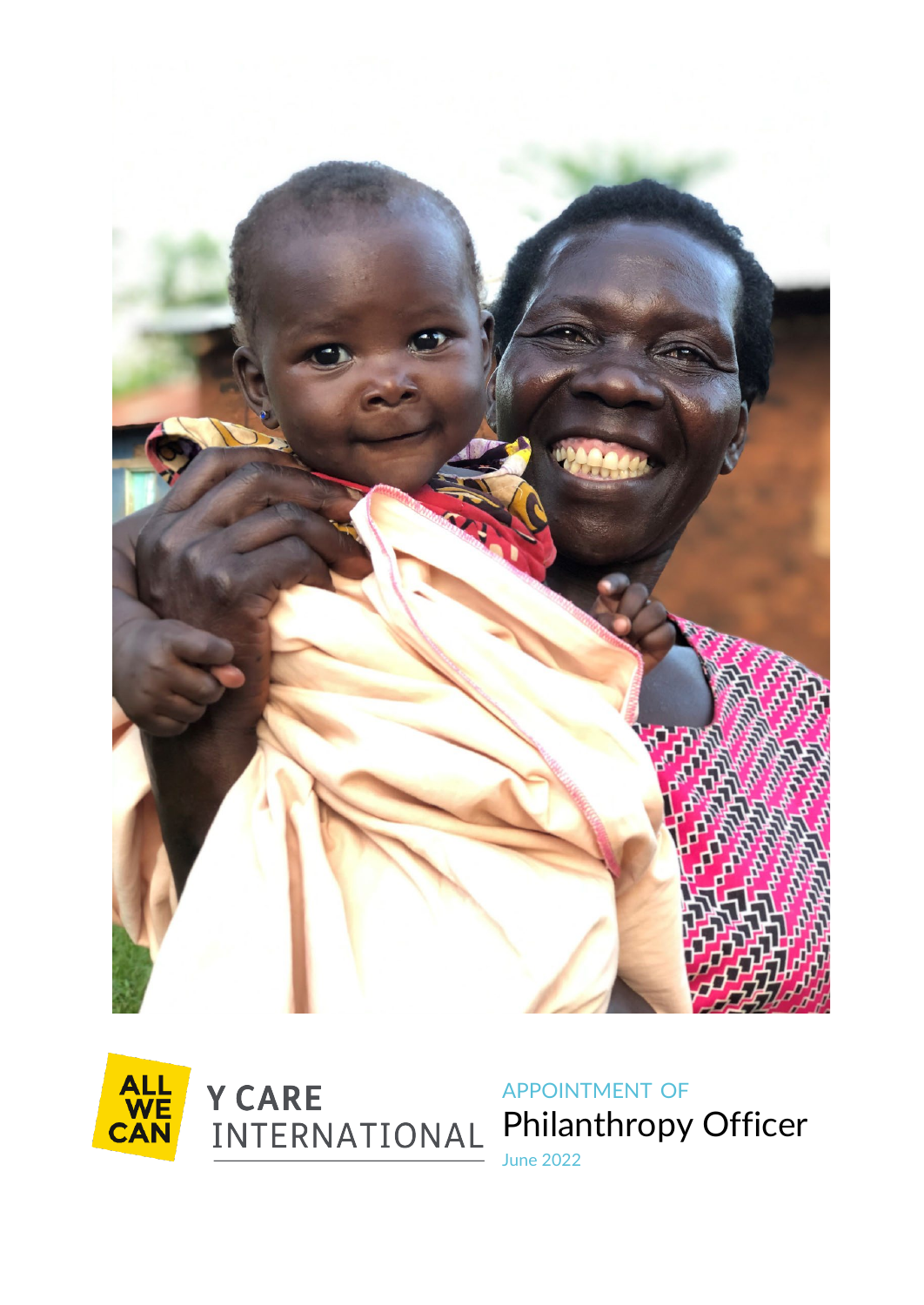## **Introduction**

#### **Together, we envision and work towards a world where** *every person's potential is fulfilled.*

All We Can is an international development and relief organisation, working to see every person's potential fulfilled.

Y Care International supports local opportunities for vulnerable young people and their communities across the globe, to change lives for the better. Focussed on serving the world's most marginalised communities, we are rooted in the Christian faith.

**Together, we work through partnership alongside our global neighbours most impacted by disasters, poverty and injustice to enable flourishing and resilient communities.**

From 1 September 2021, All We Can and Y Care International began a formal partnership – combining efforts to tackle poverty, inequality and injustice in some of the world's most vulnerable communities. We work as one organisational team, presenting as two unique brands, fulfilling two separate, but symbiotic, strategies.

*All employees are employed by All We Can to work as part of one organisational team, which serves and supports the work of two separately registered charities – All We Can and Y Care International. Every role in the team is required to respond and engage appropriately and as directed, in work addressing and meeting the charitable objectives and operational functions of both brands.* 





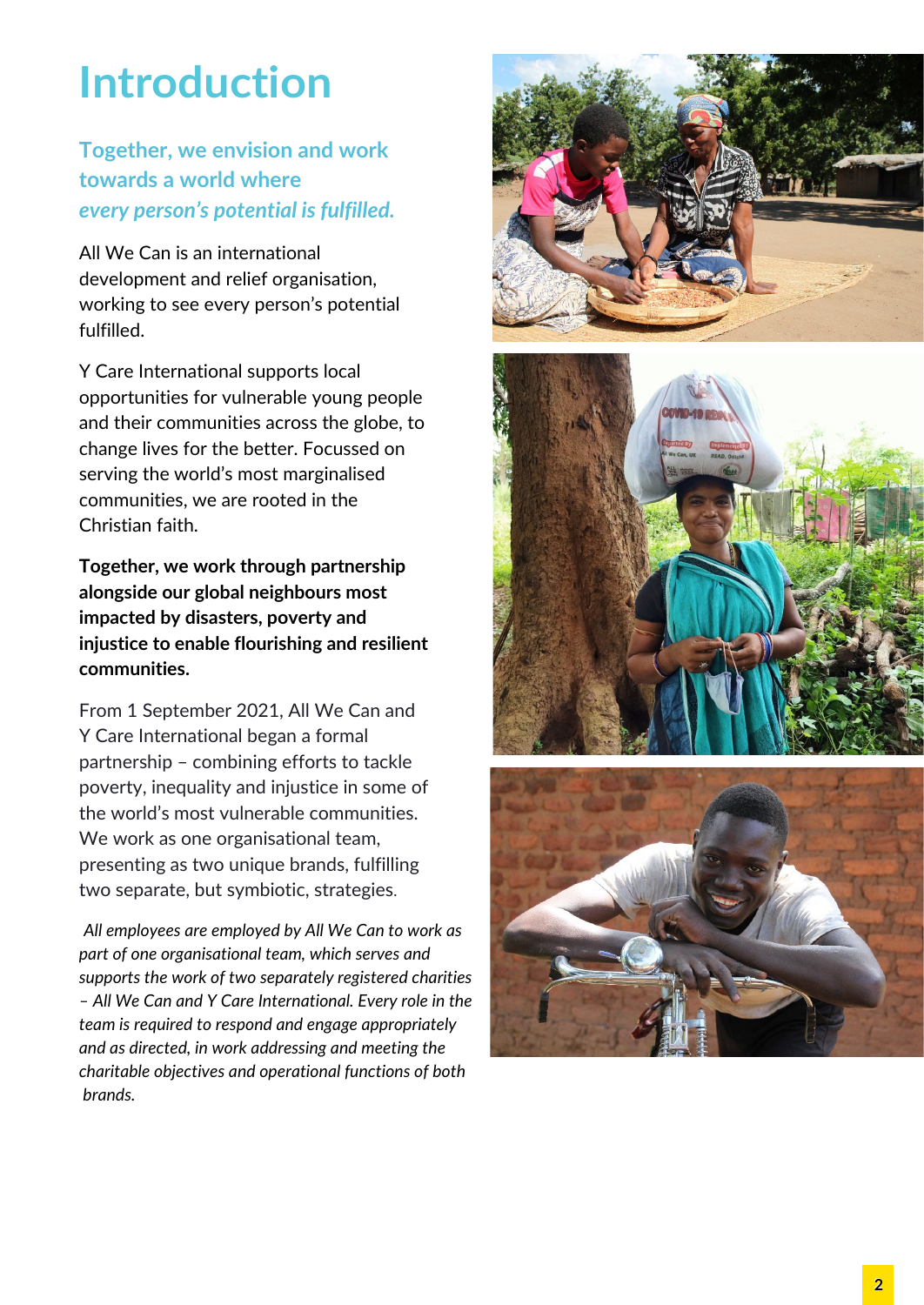## **Philanthropy Officer**

### **Job Description**

**Location:** Central London office (we also operate a Hybrid/Home working policy)

**Purpose:** To assist the Head of Philanthropy & Individual Relationships in the delivery of the philanthropy strategy, and in delivery of the ambition, by 2025, to have increased philanthropy income by 50%.

**Responsible to:** Line managed by the Head of Philanthropy and Individual Relationships

#### **Relationships**: **Internal:**

- **Staff**
- **Office Volunteers**
- **Trustees**

#### **External:**

- Supporters
- Funding bodies (both private and public)
- Representatives of overseas or UK partner organisations
- Methodist and YMCA family
- Mailing and fulfilment houses

#### **Main Tasks and Responsibilities**

- **1. To Assist the Head of Philanthropy & Individual Giving in the delivery of the philanthropy strategy, through:**
	- a. Ensure that all donors in their portfolio are provided with the highest level of stewardship.
	- b. Research and manage large and medium Trusts and Foundations, and small trusts and their biannual mailing, whilst also growing income from existing Trusts and Foundations.
	- c. Support in researching corporate partnerships, and corporate Christian networks.
	- d. Identify opportunities to connect directly and build relationships with targeted trusts and foundations through networks, introductions and events.
	- e. Provide regular reports to Head of Philanthropy & Individual Relationships.
	- f. Ensure that appropriate donors/prospects/influencers are invited to cultivation and ask events and to attend these events (mainly online).
	- g. Support the Head of Philanthropy & Individual Giving in the organisation of cultivation and stewardship events and with any related activities around promotion and communication.
	- h. Assist in maintaining and promoting SHE and the Ambassadors Programme
	- i. Assist with the implementation of the Philanthropy strategy

#### **2. Other Responsibilities**

- a. Attend and engage in team meetings, strategy meetings, Trustees' meetings and other meetings as appropriate and required
- b. Provide support when the Executive Administrator is away, on phones and related supporter enquiries.
- c. Undertake any other reasonable duty consistent with the responsibilities of the post as requested by your line manager, the CEO or a member of the Senior Leadership Team
- d. Ensure familiarity with and adhere to our organisational policies and procedures and keep informed of all cross departmental activities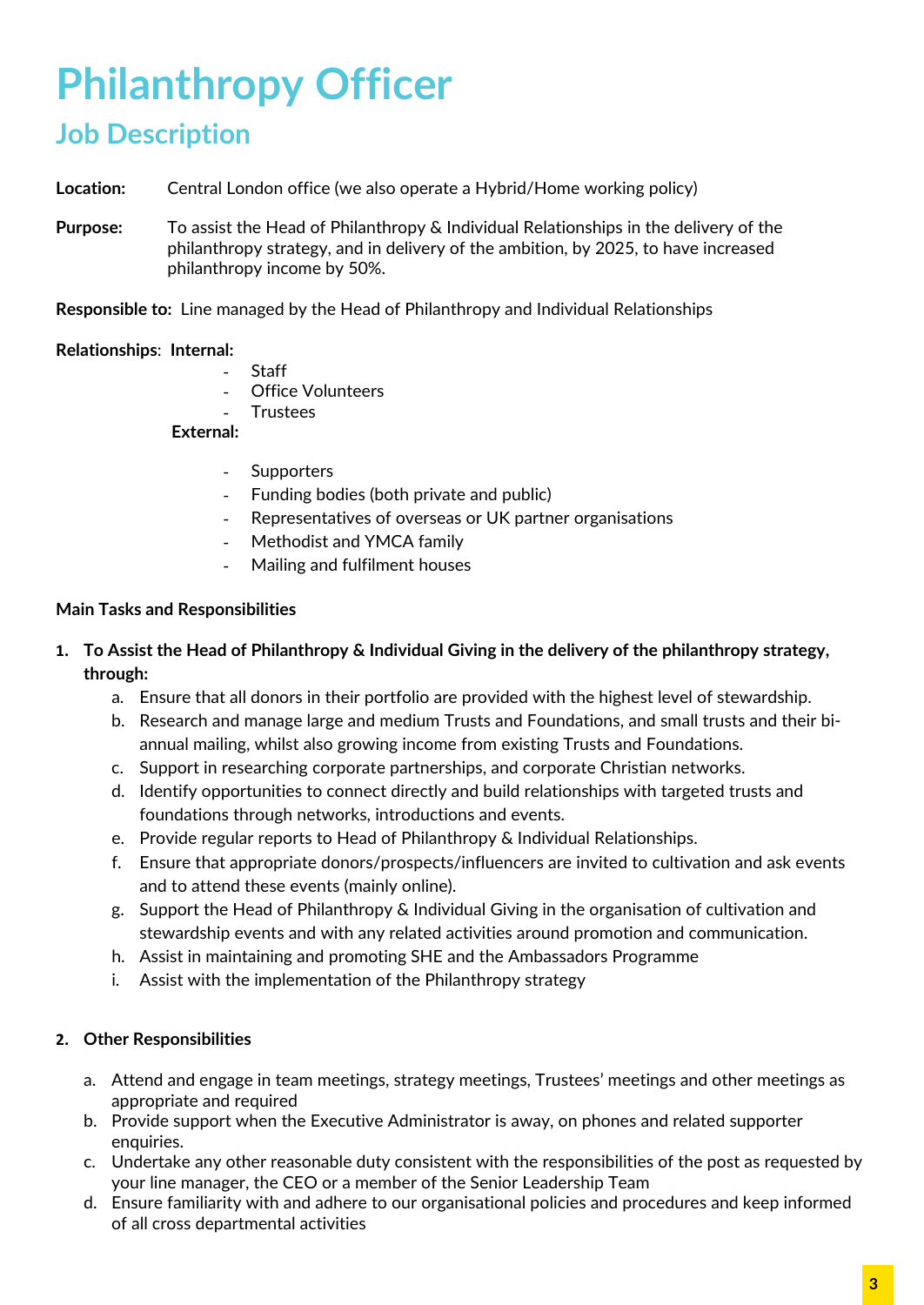- e. Commitment to, and modelling of, the mission and values of our organisations, and acceptance of the unique purpose of each entity as an agency of international development and relief in our efforts to contribute to the end of poverty and injustice.
- f. Contribute actively to the building of a positive and inclusive team culture, valuing and demonstrating principles of equality, diversity and inclusion, understanding of the faith basis on which our movements are founded, and a commitment to work and engage in a demonstrably relational way with other team members and stakeholders.
- g. Actively seek and adopt ways to innovate, adapt and flexibly approach obstacles to progress and increased impact in all we do.

# **Philanthropy Officer (Public Engagement Team)**

### Personal Specification

| <b>Attributes</b>         | <b>Essential</b>                                                                                                                | <b>Desirable</b>                                              | Method of<br>Assessmen<br>t |
|---------------------------|---------------------------------------------------------------------------------------------------------------------------------|---------------------------------------------------------------|-----------------------------|
| Education<br>and training | Good literacy and numeracy skills                                                                                               | Relevant, Vocational, College<br>or University qualifications | A/I                         |
| Proven<br>abilities       | Proven experience of stewarding<br>high value donors and cultivating<br>donor relationships.                                    |                                                               | A/I                         |
|                           | Excellent supporter/colleague<br>service experience and a can-do<br>approach to problem solving                                 |                                                               | A/I                         |
|                           | A goal-orientated and highly<br>motivated individual with a<br>passion to achieve results.                                      |                                                               | A                           |
|                           | Excellent organisational skills with<br>ability to effectively prioritise,<br>plan and manage a complex and<br>varied workload. |                                                               | A/I                         |
|                           | Highly professional, excellent oral<br>and written communication skills                                                         |                                                               | A/I                         |
| Special                   | Good interpersonal skills,<br>including the ability to build                                                                    |                                                               | A/W                         |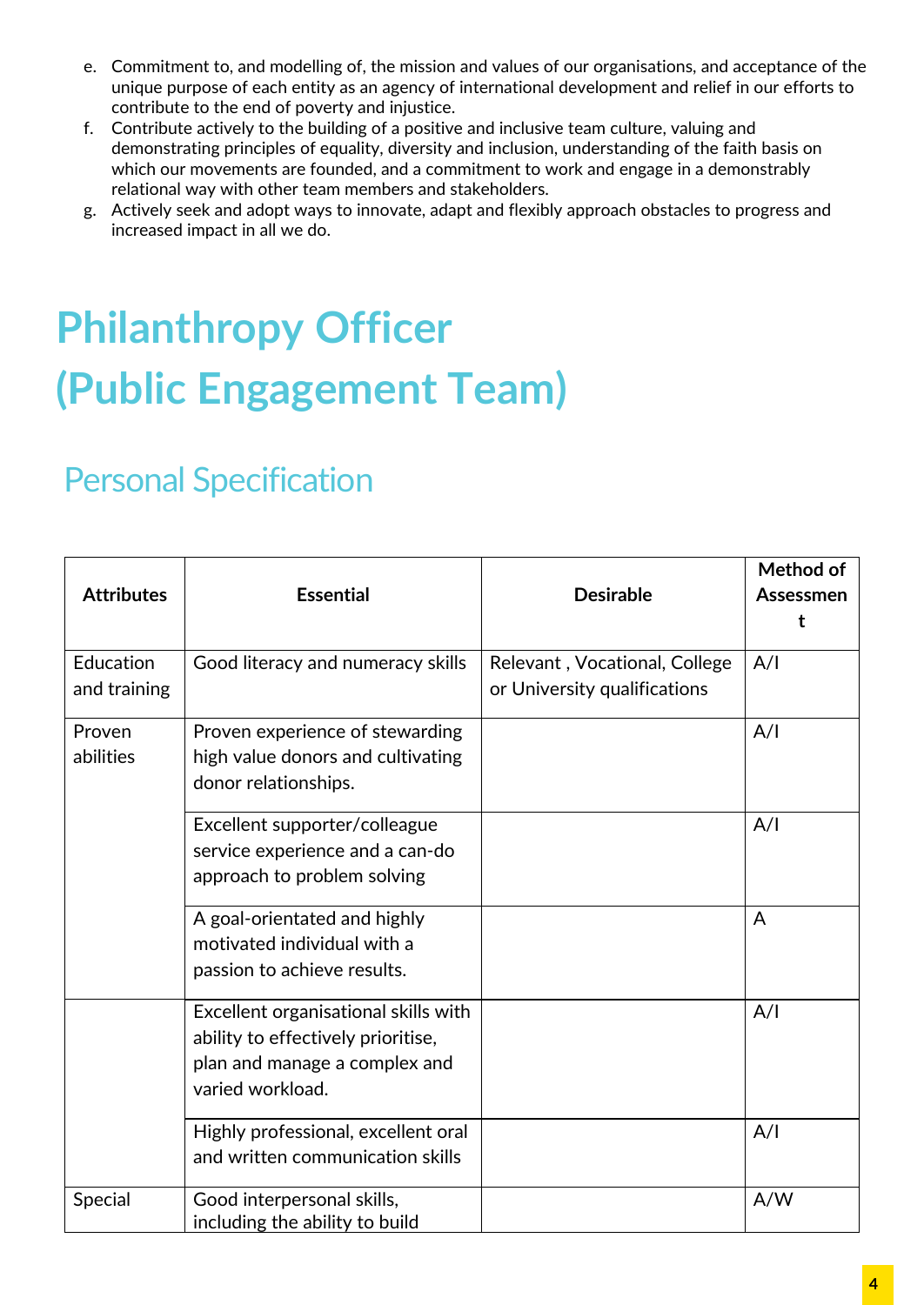| knowledge            | cross-cultural relationships                                                                                                                                                                                                                                                                    |                                                                                                                                                                            |     |
|----------------------|-------------------------------------------------------------------------------------------------------------------------------------------------------------------------------------------------------------------------------------------------------------------------------------------------|----------------------------------------------------------------------------------------------------------------------------------------------------------------------------|-----|
| and skills           | <b>Excellent communication skills</b><br>with experience of preparing<br>motivating letters, proposals,<br>presentations and marketing<br>materials for major donors and<br>trusts & foundations and<br>corporates.                                                                             | To be comfortable<br>communicating to Christian<br>groups and individuals, as well<br>as other staff                                                                       | A/I |
|                      | Proficient in computer skills,<br>including use of Microsoft Word,<br>Excel, Outlook and PowerPoint                                                                                                                                                                                             | Proven experience of<br>managing high value donor<br>cultivation and stewardship<br>events                                                                                 | A/I |
|                      | A systematic, organised and<br>planned approach to work and<br>strong attention to detail                                                                                                                                                                                                       | Strong leaning to digital<br>processes to improve<br>productivity.<br>Knowledge and experience of<br>using Raiser's Edge (NXT)                                             | A/I |
|                      | Able to work under pressure, plan<br>and manage time effectively and<br>prioritise a range of varied tasks<br>effectively                                                                                                                                                                       |                                                                                                                                                                            | A/I |
|                      | Commitment to our<br>organisational vision, mission and<br>values, and accepting of our<br>identity as faith-based<br>international development, relief<br>and advocacy organisations<br>actively engaged with the<br>Methodist Church and YMCA's in<br>the UK, Ireland and around the<br>world | Proven experience of multi-<br>tasking and work in a fast<br>paced environment                                                                                             | A/I |
|                      | Self-motivated, creative individual<br>able to work on own initiative,<br>while working as part of the wider<br>team                                                                                                                                                                            | A genuine interest in cause-<br>driven organisations and the<br>nature of work of our two<br>brands<br>Previous experience of<br>working for a faith-based<br>organisation | A/I |
| Special<br>qualities | Friendly, creative, hospitable,<br>reliable, adaptable and flexible                                                                                                                                                                                                                             |                                                                                                                                                                            | A/I |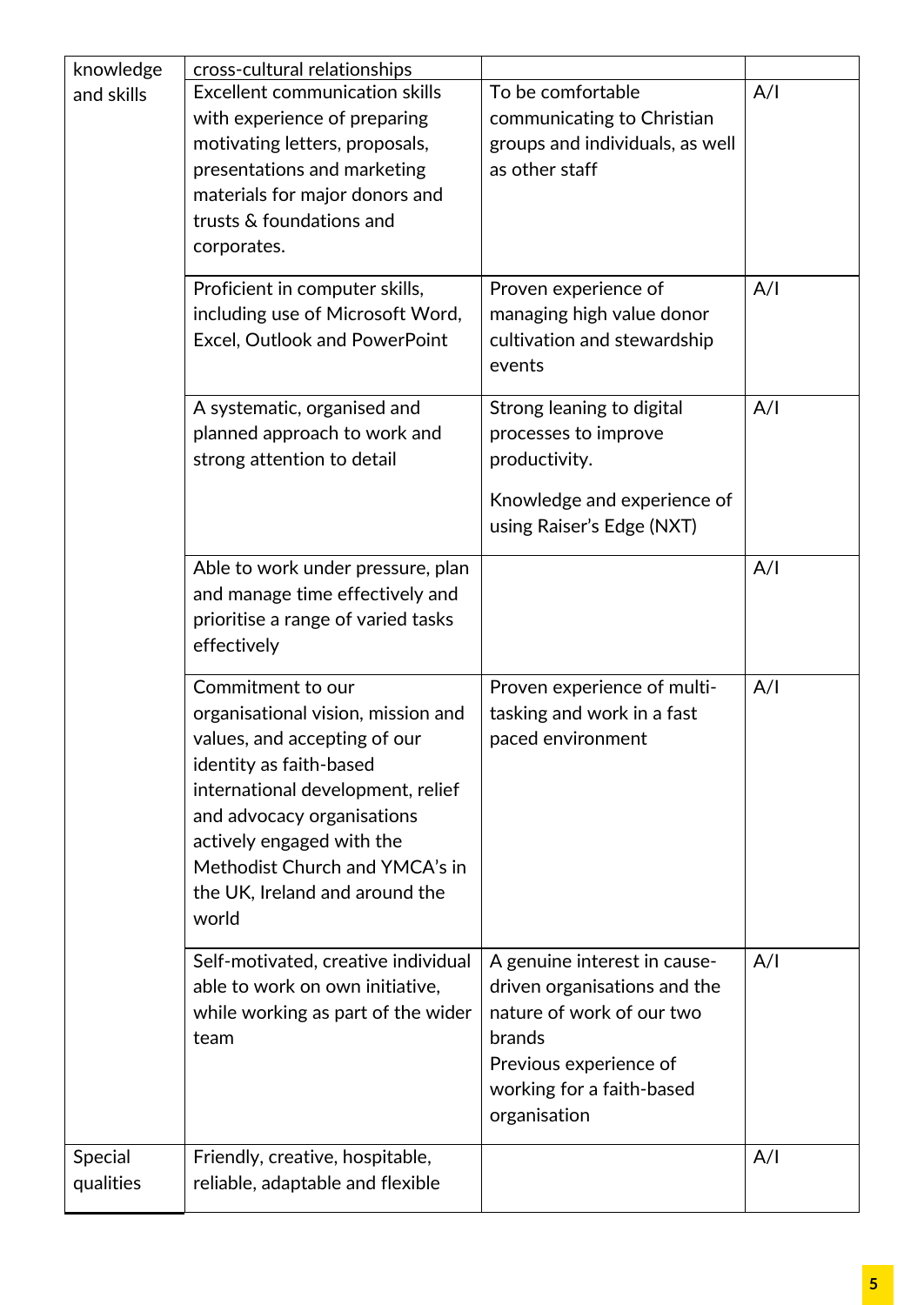| Highly discreet and diplomatic,<br>trustworthy and sensitive to the<br>need for confidentiality and<br>complexities of inter-<br>organisational communication | A/I |
|---------------------------------------------------------------------------------------------------------------------------------------------------------------|-----|
| A willingness to undertake extra<br>training as appropriate                                                                                                   | A/I |

Method of Assessment: A – Application Form, I – Interview, W – Written exercise, P – Presentation, G – Group exercise, Q – proof of qualification (certificates or transcripts)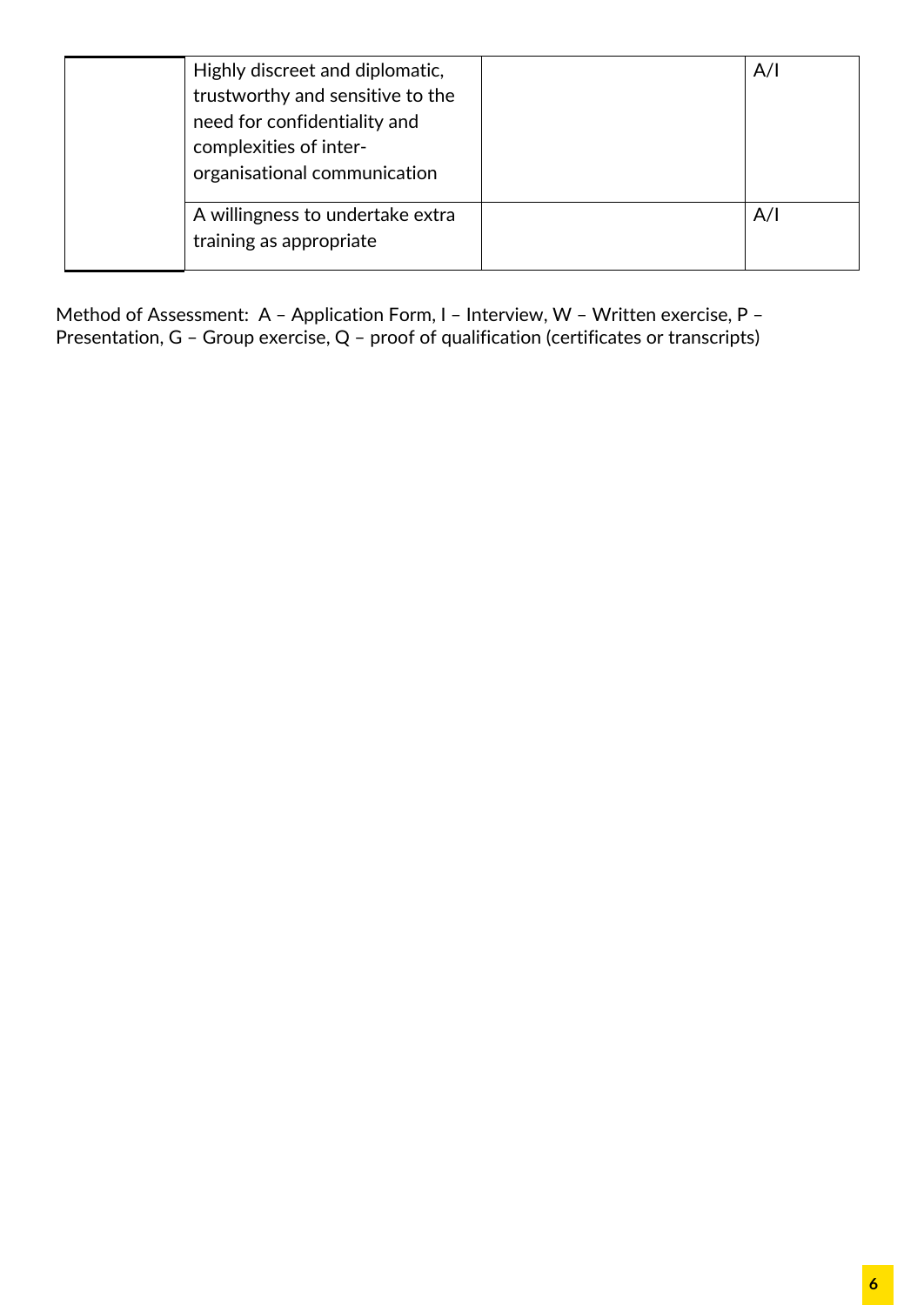## **Philanthropy Officer**

### Terms and conditions

**Term of Appointment:** Permanent.

**Hours of Work:** A total of 35 hours per week, 5 days per week. Payment for overtime is not given but employees are entitled to time off in lieu by agreement.

**Starting salary:** £26,500 per annum

**Holiday Entitlement:** Holiday Entitlement: 25 days per annum, plus Bank Holidays and an extra three days at Christmas and New Year. Additional leave is also awarded after 2 years (3 days) and 5 years (2 days) continuous service (please note, holiday entitlement is pro-rata for a part-time post).

**Other Benefits:** Life Assurance, tax-free childcare scheme, Cycle to Work Scheme and Employee Assistance Programme, Confidential Counselling Service, Health Assured Scheme, Critical Illness/ Income Protection Insurance, TOIL, Volunteering Time Off Scheme, study leave, flexible working hours and working from home options (some limitations due to job roles may apply).

**Sick Pay:** Entitlement in accordance with All We Can/ Y Care' s terms and conditions of employment.

**Pension:** All We Can/ Y Care operates a contributory pension scheme, with a minimum contribution of 6% employer and 3% employee that all employees are eligible to join. Full details will be provided at the commencement of employment.

**Probationary Period:** Appointments are made subject to the satisfactory completion of a probationary period, normally six months (or trial period to be discussed)

**DBS (Disclosure and Barring Service):** The appointment is subject to a Disclosure and Barring check, please see application form for full details

**Season Ticket:** Season ticket loans are available after the satisfactory completion of the probationary period.

**Health and Safety:** The post holder will be subject to All We Can's Health and Safety policy.

**Equal Opportunities:** The post holder will be subject to our Equality, Diversity & Inclusion policy.

**Physical Conditions:** open plan office at a central London office, currently 25 Marylebone Rd, London, NW1 5JR, but this will move to a nearby office in 2022**.** 

PLEASE NOTE: In response to Covid-19 and office changes, most staff are currently working from home with only core staff working for limited hours in the office. A return to interim offices in Westminster from September 2022 will be subject to review and assessment nearer the time**.** 

**Living Wage Employer**: All We Can is a Living Wage Employer.